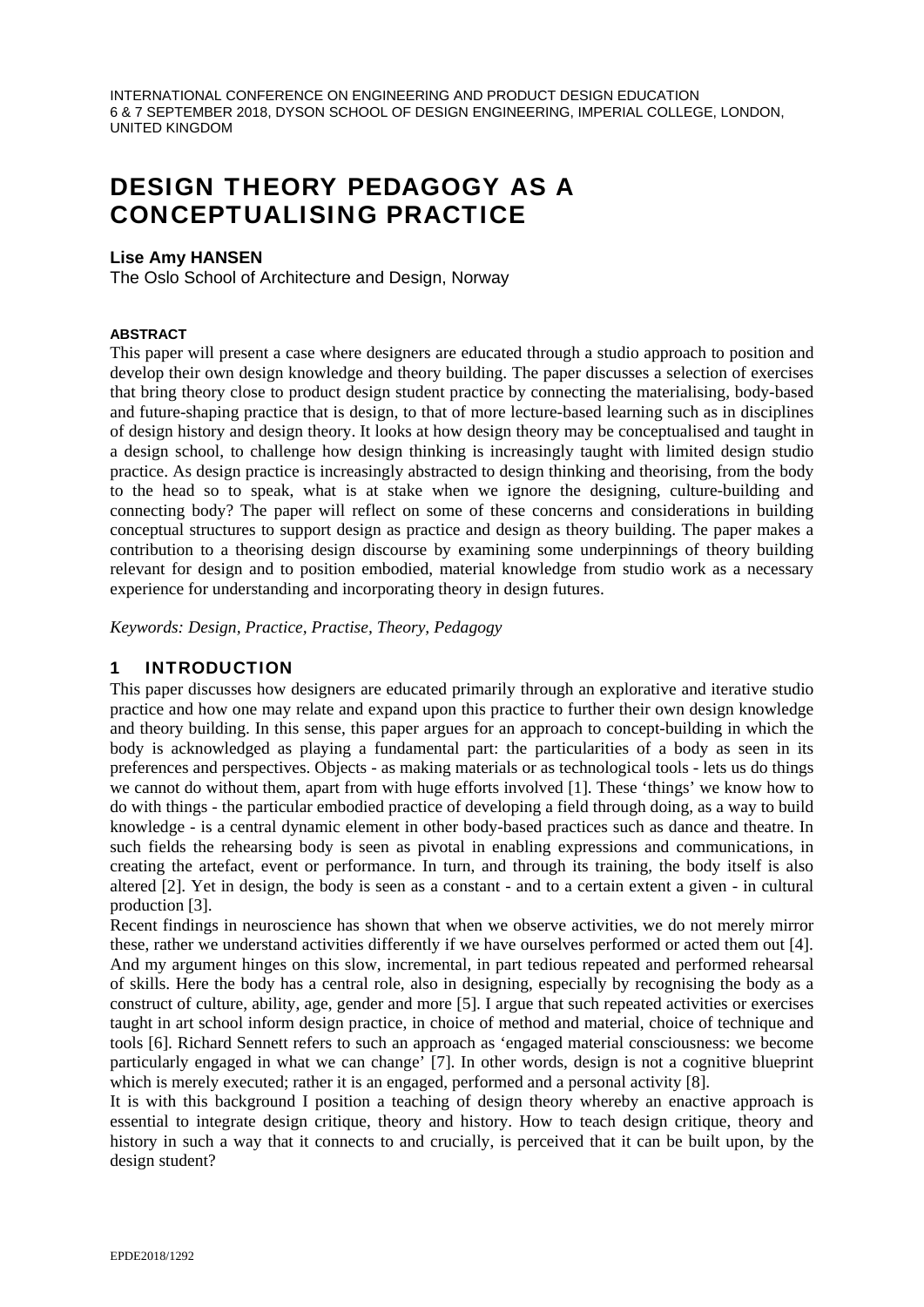# 2 MAKING CONCEPTS & MATERIALISING THEORY

The connections between physical enactments and abstracted concepts have been discussed in fields further removed from the body; such as mathematics. Rotman proposes that a simple function of mathematics – counting – is an ordering procedure that makes sense as it is enacted, taking into account the style and manner of a number's role and function as we count with reference to our fingers [9]. In this sense, Rotman challenges the view that numbers are objective and abstract entities, and he urges us to reconsider whose fingers are doing the counting. In other words, an abstract entity – the number – may be considered as a culturally performed convention. Taking such an approach to building design knowledge, positions design as a practice whereby material representations are fundamental to the creation and composition of those concepts that design practice performs.

Furthermore, material representations not only mediate, but can also be understood as an embodied enactment – a materiality constituted through an act of performance, of being materialised in some contingent way. Lenoir has argued that communication technologies are fundamental to building concepts as they mediate and provide stable representations with which to theorise [10]. In this sense, media and materialisations constitute more than a supplement to theoretical concepts.

In this sense, abstract concepts may have a physical origin as well as performative element. How to position the designer in such theoretical workings? Redström proposes that we consider theory not as stable and constant, but as 'something unfolding and acted as much as articulated, inherently fluid and transitional'. He further foregrounds the role of the designer by identifying the use of combinations of fluid terms to articulate issues and the definition of complex concepts through practice as "building blocks for creating conceptual structures to support design" [11]. Biggs and Karlssons work on artistic design researchers furthers this drawing out of theory from within design. Their study resulted in identifying non-traditional aspects of research, such as the instrumental role of the individual creator in the research, a constructive perspective on the phenomena of experience related to the research and in turn, how these are construed and communicated through artefacts and creative production [12].

Together this makes a case for considering the teaching of theory as an exercise in knowing and implementing, going from taking in to acting out by making and relating [13]. Positioning theory in this manner matters also for how designers relate to theory and engage in a discourse on design.

## 3 WRITING & EVALUATING CONCEPTS

In my approach to teaching theory I favour knowing over knowledge, as something situated, necessarily partial and embodied, as well as historically and culturally qualified and modified. This shift in focus from knowledge and epistemology to the conditions of knowing is a political move, as well as intellectual and practical move [14]. This is relevant to position students' perception of the role of theory and their writing. Pritchard et al. has studied art, media and design courses and found variation in student's perceptions of relevance as key to their understanding of the context of the academic task: the dissertation. The study suggests that for these courses the attitudes to the dissertation were linked to the students' "understandings of the institutional relationship between theory and practice" [15].

This is pertinent, as for design, student's grasp of theory is traditionally evaluated by way of their dissertation, or in a portfolio of writings. Lockheart has questioned this role of writing in Higher Education (HE) design courses. Through her work on the misconceptions that The Coldstream Reports [16] recommended the humanities style academic thesis or dissertation, she questions how these assumptions have caused writing to be used as an examinable measure rather than as a tool for learning. However, avoiding or sidelining writing would make it more troublesome for students, she argues, rather engaging with it and defining it with and for our students allows practitioners to identify and embody the nature of writing for creative practice. If design practice then, is taken as a baseline starting point, she reasons, writing practice can "bridge theoretical and contextual thinking about art, design, craft, politics, culture and philosophy coming from the students" [17].

Next I will describe and discuss some exercises in an HE design theory course whereby the students positioned and worked on building conceptual structures to support design as practice and design as theory building. Taken together the tasks be seen as *bridging concepts,* as a form of generative and solution-oriented knowledge intended to bridge the gap between general theories and particular design challenges [18], where the aim of the concepts is to enable theoretical frameworks to inform design. However, the aim of these exercises is for the studio-based design frameworks to activate the design students' perception of theory, thus one could better describe these as *bridging exercises.*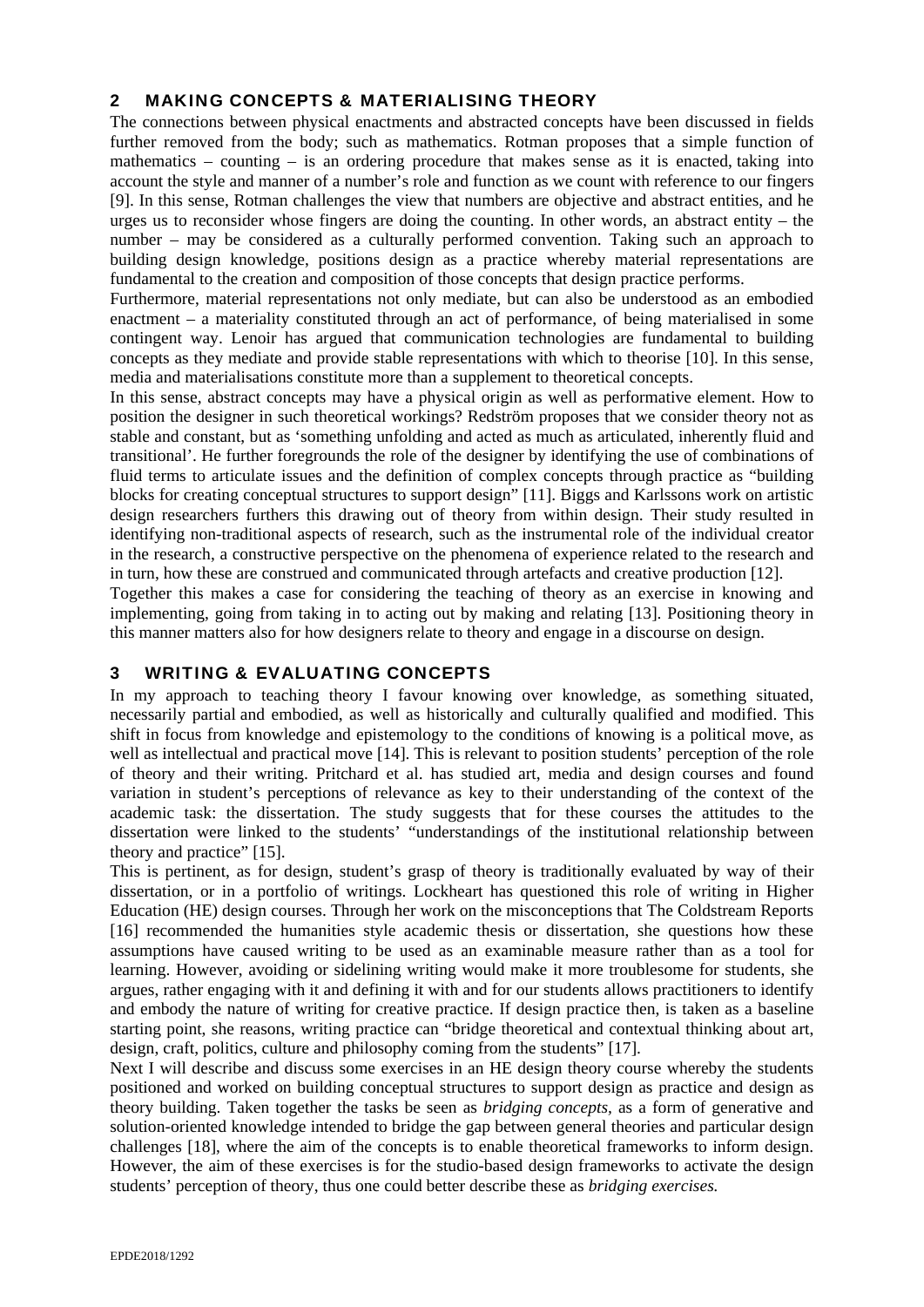# 4 EXERCISING CONCEPTS

Below I describe the set of exercises that aim to enable students to position themselves in an expansive field of design, with an increasing set of theories pertinent to their studies. These were conducted with second and third year students on a BA Product Design course, in the course module Design Theory.

### **4.1 Enactive themes**

The students were asked use their current studio practice as a starting point and to map out all the parameters that could be relevant for a designer in a creative project. They worked in a set of groups of five to six students. On a large sheet of paper, they were asked to mark what is at stake when making design decision as part of the making process. They were requested to do this by way of parameters as dichotomies, such as expensive or cheap, one-off or mass-produced, ugly or beautiful etc. They were to draw out as many of these parameters as they could possibly think of, based on the discussions that arose within each group. In a second part of the exercise, they were to identify the overriding themes or fields that could describe some groupings of the parameters, such as economics, ethics, aesthetics and more (see Figure 1). The students gained an overview and extensive number of fields of knowledge they will have to relate to in their work as designers. It also gave them a way of working out and articulating what matters, to them.



*Figure 1. Student examples: themes and topics at play* 

## **4.2 Articulating methods**

In a second exercise, the students were asked to draw a timeline for a project, typically three to four weeks for a design studio project, again in groups of five to six students. The exercise was set at a time when the students were halfway in a studio project, thus were in the middle of navigating workshops, methods and design decisions. Below the timeline they were to mark out in succession, the various aspects of the project that required a decision, e.g. choice of user group, of materials, references, tools, forms etc. For each decision, they were asked to identify the ways in which they were to make the different choices, and write these out above the timeline (Figure 2). The aim here was to create an awareness of the variety of methods and the need to articulate the many methods (even if one only used it partly) and in particular the many underlying assumptions and related theories at play in each set of decisions. The exercise resulted in debates that made the groups articulate and question the design process in a wider context to whether the choices would answer the brief as well. The students found these valuable, to clarify what each decision could entail and how it could be made otherwise. It also allowed the students to speculate whilst working themselves backwards to the beginning of the project, particularly regarding realistic timings, which benefitted the planning of reminder of the project. It also enabled the students in making a case for positioning themselves as designers beyond this single brief and discusses higher-order organising principles as part of this process.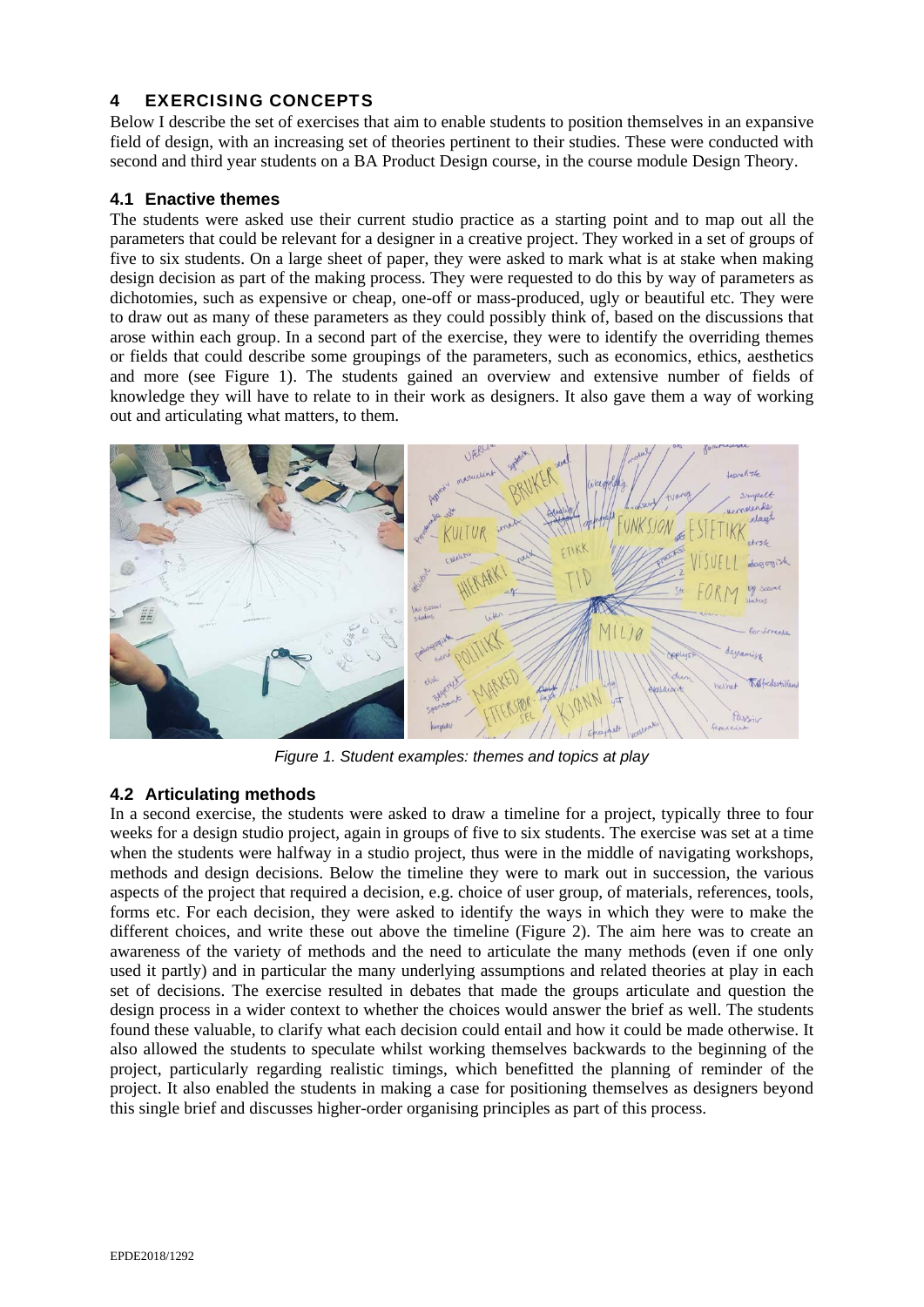

*Figure 2. Student examples: Design decisions and methods timeline* 

## **4.3 Performing arguments**

In the third exercise I will describe, the students had each been asked to formulate a topical sentence which could then be discussed from at least to opposing views. The students then voted on the three topics that they would most like to debate. They were randomly divided into three groups, given one of the three topics and within each group assigned to a 'for' and 'against' group. They were then given time to research their 'side' and topic and were asked to create an argumentation in collaboration. They were told that they would be evaluated on logic and facts, with a bonus for performed persuasiveness. As the subject themes were chosen by the students themselves, the topics were relevant and by being asked to perform this in front of each other a competitive streak seemed to be activated.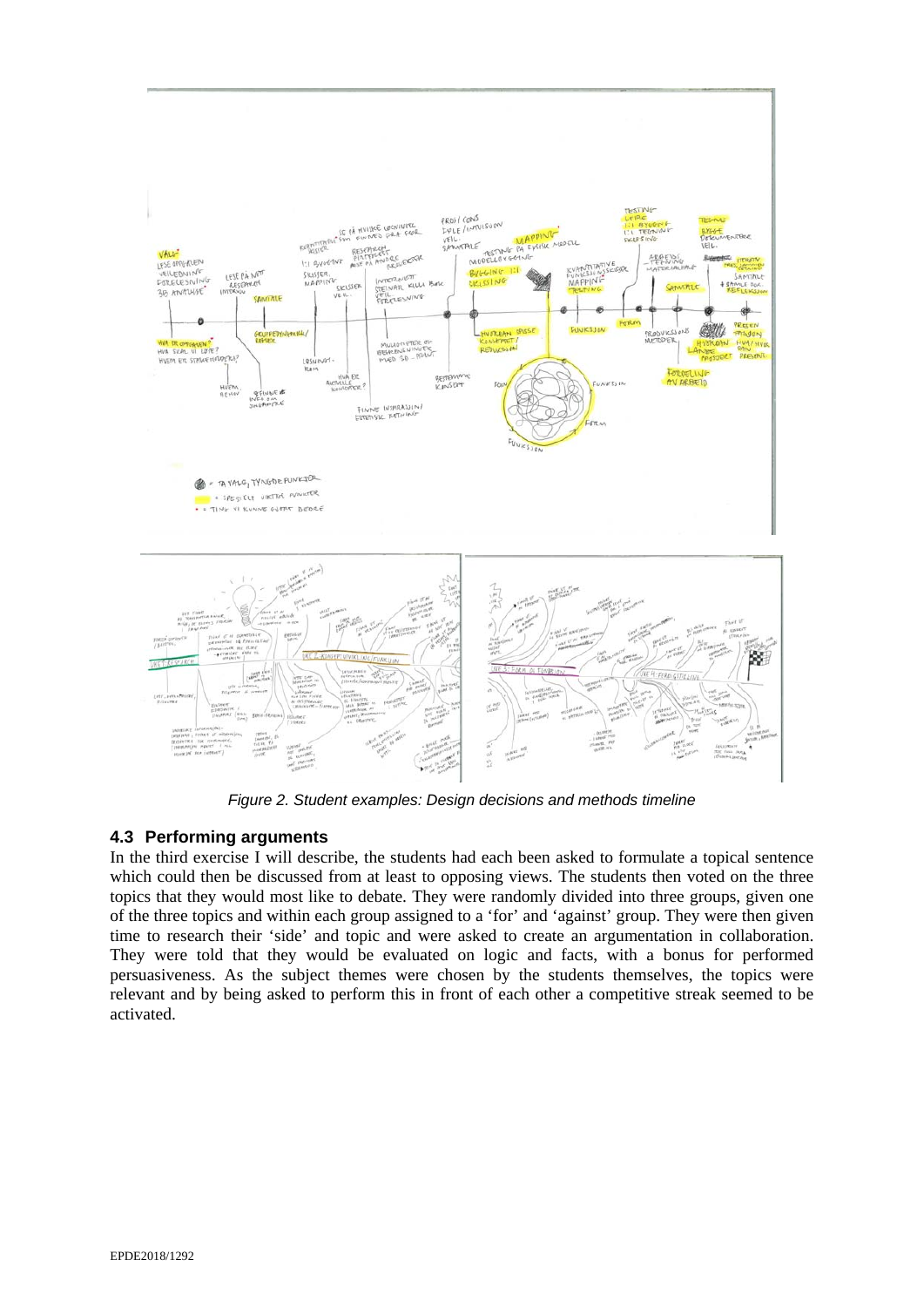

*Figure 3. Student examples: Debating choices and schedule.* 

The exercise – which had a short time span – nevertheless created robust arguments from both points of view, for and against. The students were 'freed' from having to personally stand for what they were arguing and could play around with how they presented the facts and in turn tweak the argumentation to win the debate. The debate was set in their design studio and whoever was not debating was voting in who they sided with. It made for lively debates and in the performance both sides built their argumentation beyond what they had worked out beforehand. After the debate the students were asked to reflect on the material they now had at hand, and encouraged to make use of discussions with their fellow students and engage in design debates. This work led on to course teachings on how to invite critique into design processes, from users to design experts, to experts from other disciplines etc.

## 5 ENACTING THEORY

The exercises described above bring design decisions and their underlying knowledge frameworks into a cognitive space, whilst acknowledging that they came from practicing design. The aim of these exercises was to show students the ways in which they can connect and articulate their own perspectives and preferences to a wider theoretical context. Each of the exercises uses personal design experience to form a theoretical stance. All the exercises also generated discussion and critique by way of the variety in the contributions and solutions. This variation in itself gives valuable insight; the personal point of view matters in an expansive profession. Today the term 'design' appear in an extensive number of curricula today, and the designer's role is vastly expanded into areas where negotiation, collaboration and specialisations require the design field to increasingly articulate what previously could remain tacit, implicit or only come to expression in the designed artefact itself.

I found that in developing a critical stance to design theory and by starting with what they already knew, the students became engaged in articulating their tacit knowledge and underlying assumptions. Through the exercises based on their design practice, the relevant concepts and their theoretical subjects were teased out, in particular by using current projects to find a way to evaluate the relevance and application of methods. From the set of exercises, the value of how they frame and perform their activities when they design were made to matter, not only for the resulting design but for wider societal matters and for themselves. Students reported that abstracting, articulating and debating and contextualising were valuable exercises, also for their creative design studio work. I suggest that exercises such as the ones described above, are vital for the students to position theory in relation to design practice. The exercises allow for the students to use their own practice a starting point with which to both critique what they know and find ways to expand on what they know.

These exercises are examples of an enactive approach to design theory. Taken together and built on by studio work as well as 'traditional' theory teaching (lectures, essays and readings) there may be entry points for design students' future engagements with theory. By bringing theory into the studio work, it allows for a design student to go from knowing about relevant theory to understanding its relevance. By using exercises like this in the teaching of theory, the exercises become tools for laying out and making available intellectual spaces and abstracted concepts in the studio work. In particular, it activates a mode of being perceptually attuned to the design process, beyond producing the design and the (often) implicit theoretical frameworks. In other words, the aim is in giving the student a critical stance to how their knowledge is relative to them and the situation they find themselves in. In turn, this